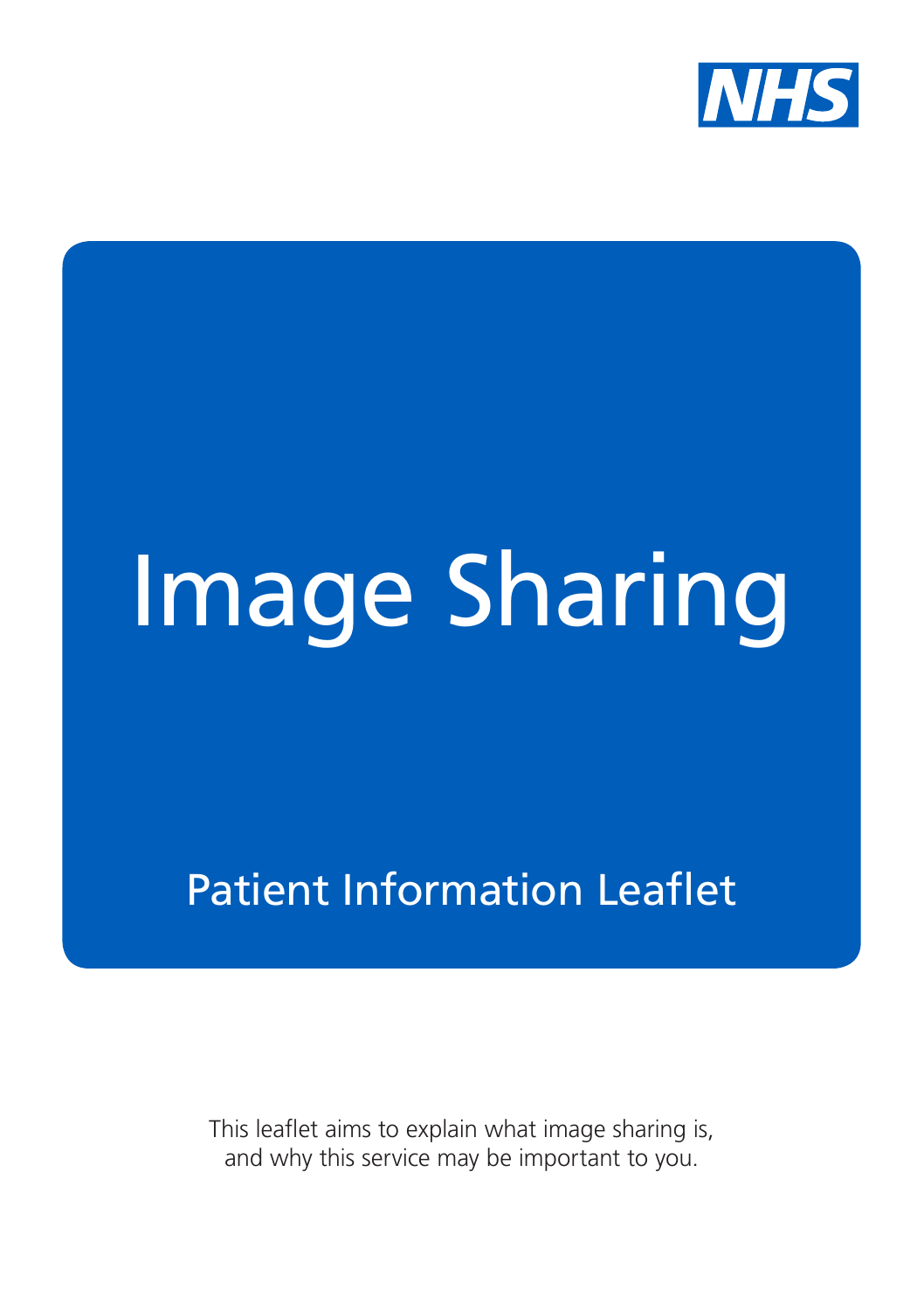## What is image sharing?

Images like X-rays, CT scans and MRIs are not routinely shared across NHS hospitals. This means that when you receive care at different hospitals, your doctors at those hospitals may not have knowledge about or access to, imaging that has already been performed. Depending on your care needs, access to your imaging (CT scans, X-rays etc) from another hospital may be required. This will be because your doctors will want to ensure that they have as much relevant information about you and your condition as possible, to help them decide how best to plan your treatment.

## When would my imaging information be shared?

Your images and reports will only be shared with an NHS hospital trust when there is a record to show that clinical staff have started delivering part of your care.

### What are the benefits of image sharing to me?

The ability to share images with other hospitals allows doctors to make better informed decisions about your care. It also reduces your risk of unnecessary re-imaging and associated radiation exposure from X-rays or CT scans. Image sharing may improve your patient care in the following ways.

Outpatient appointments: Your imaging history and reports taken at other hospitals may be useful for the doctor that is going to review you. If this is the case, your imaging history and reports could be retrieved before you are due to have your outpatient appointment.

Review at Multidisciplinary Team meetings: There are times when the care you receive, or when decisions about the care you should receive, needs the expertise of doctors, nurses and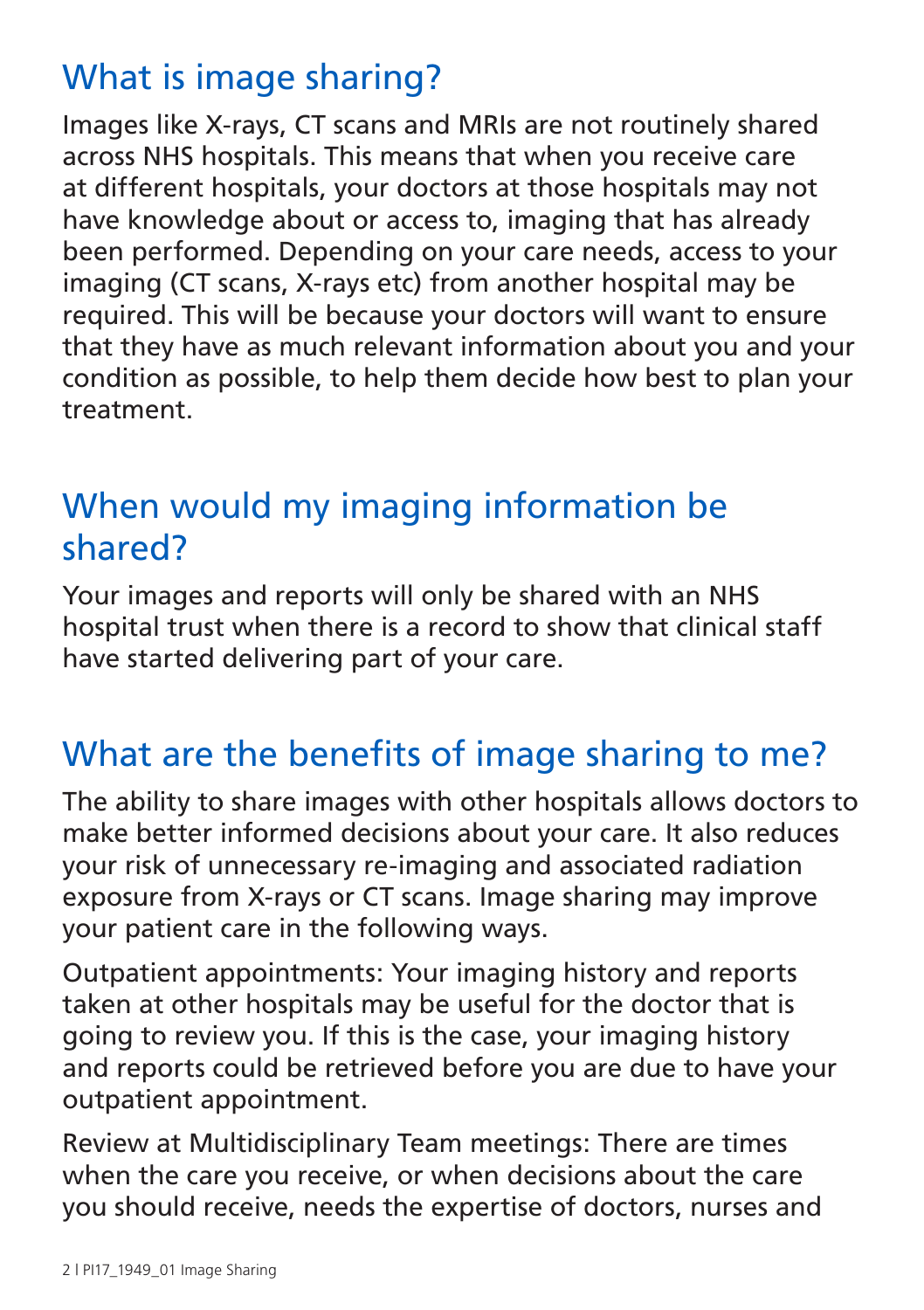other healthcare professionals who you may not come into direct contact with. Examples of this are where patients have cancer, rare diseases or other uncommon medical conditions. Your imaging history and reports may be required so that a multidisciplinary team can review these to work out how best to treat you.

In an emergency: For emergency care, doctors at one hospital can make an emergency referral and share your images with the specialist team at another hospital to seek their advice on how best to treat you or as part of a transfer of your care.

#### What steps will be taken to protect my information?

Your information is only shared with trusts which are delivering part of your care. All images and reports which are shared will be encrypted before they are transferred electronically using secure NHS IT networks.

#### What if I don't want my information shared by RISP?

If you do not wish for your information to be available for sharing by RISP, you have the right to opt out. Visit http://regional-image-sharing-platform.org.uk/ or pick up a leaflet at your local trust's Imaging Department.

#### Where can I find out more information or give feedback?

Further information on how your information will be processed (managed, used etc.) can be found by visiting your treating trust's website and viewing the Fair Processing (Privacy) Notice.